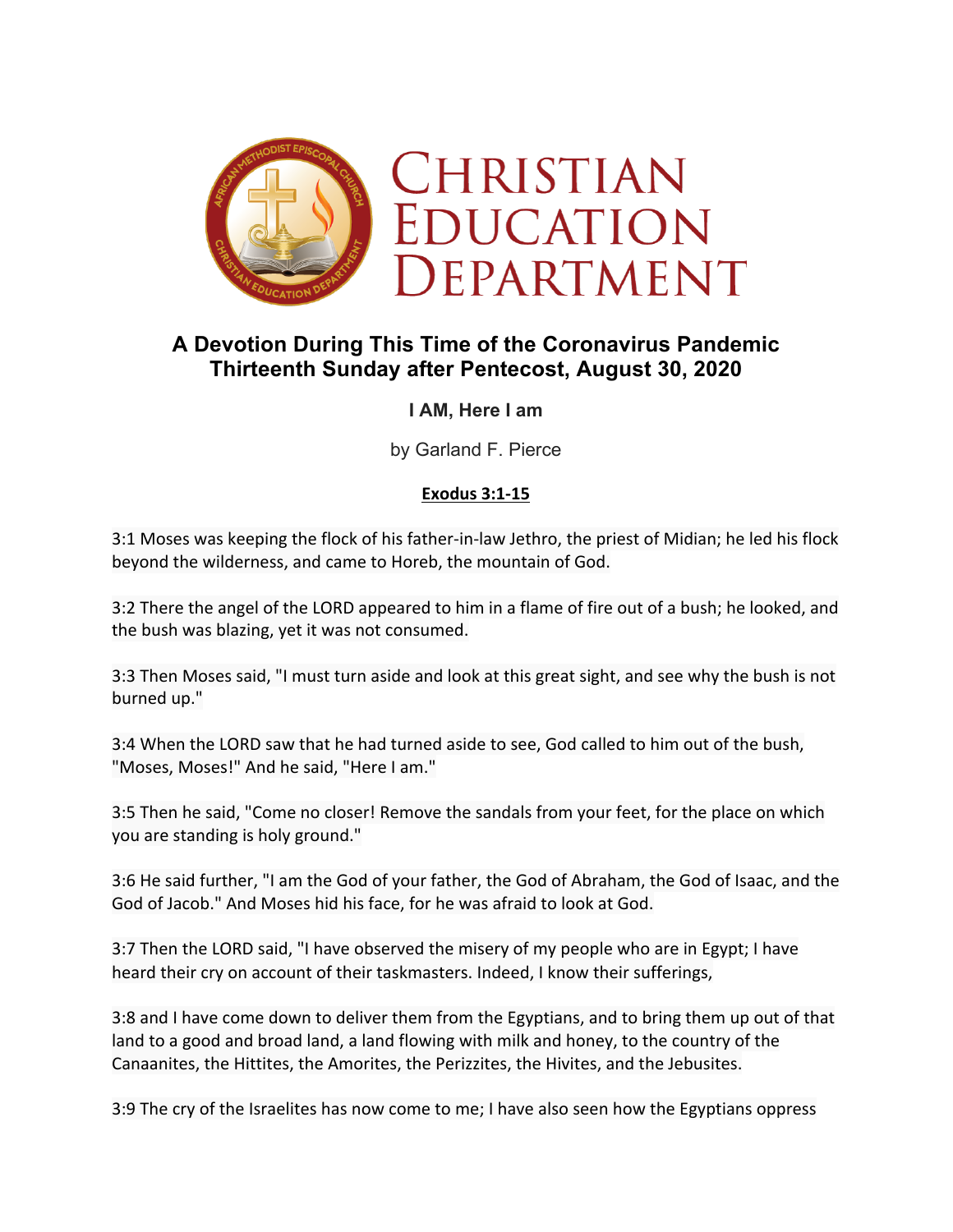them.

3:10 So come, I will send you to Pharaoh to bring my people, the Israelites, out of Egypt."

3:11 But Moses said to God, "Who am I that I should go to Pharaoh, and bring the Israelites out of Egypt?"

3:12 He said, "I will be with you; and this shall be the sign for you that it is I who sent you: when you have brought the people out of Egypt, you shall worship God on this mountain."

3:13 But Moses said to God, "If I come to the Israelites and say to them, 'The God of your ancestors has sent me to you,' and they ask me, 'What is his name?' what shall I say to them?"

3:14 God said to Moses, "I AM WHO I AM." He said further, "Thus you shall say to the Israelites, 'I AM has sent me to you.'"

3:15 God also said to Moses, "Thus you shall say to the Israelites, 'The LORD, the God of your ancestors, the God of Abraham, the God of Isaac, and the God of Jacob, has sent me to you': This is my name forever, and this my title for all generations.

At the time of this writing, fires sweep through California in the USA, while in parts of Africa and other places, persons travel great distances in order to collect wood to build fires for the daily activities of life like cooking. Many are bombarded with fiery political speeches and debate crowding the airwaves and social media. Fire demands our attention.

During the course of a regular day for a shepherd, Moses is captivated by a bush in flames but not consumed. He hears the voice of God calling him to do something about the suffering of God's people. Moses answers, "Here I am." When God calls, "Here I am" is always an appropriate response. His father-in-law is the priest; Moses is a layman, carrying out his normal routine as a shepherd to his father-in-law's flock. He is a long way from Pharaoh's palace. So he asks, "Who am I that I should go to Pharaoh, and bring the Israelites out of Egypt?" After being assured that God will be with him in this struggle for freedom, Moses asks, "If I come to the Israelites and say to them, 'The God of your ancestors has sent me to you,' and they ask me, 'What is his name?' what shall I say to them?" At some point in our lives, when we are called out of the ordinary and called to do something extraordinary for God, we will ask similar questions, "Who am I for such a task, at such a time, in such a way?" and "What shall I tell the people about this calling God?" Be assured that I AM sees and hears the suffering of those who are oppressed. Be assured that I AM cares. Be assured that I AM will be with you every step of the journey to freedom.

At this writing, Mr. Jacob Blake III, the grandson of an AME minister lays handcuffed to a hospital bed, paralyzed after being shot in the back multiple times by police in Kenosha, Wisconsin, in a car filled with his family including three children, ages 3, 7, and 8. Don't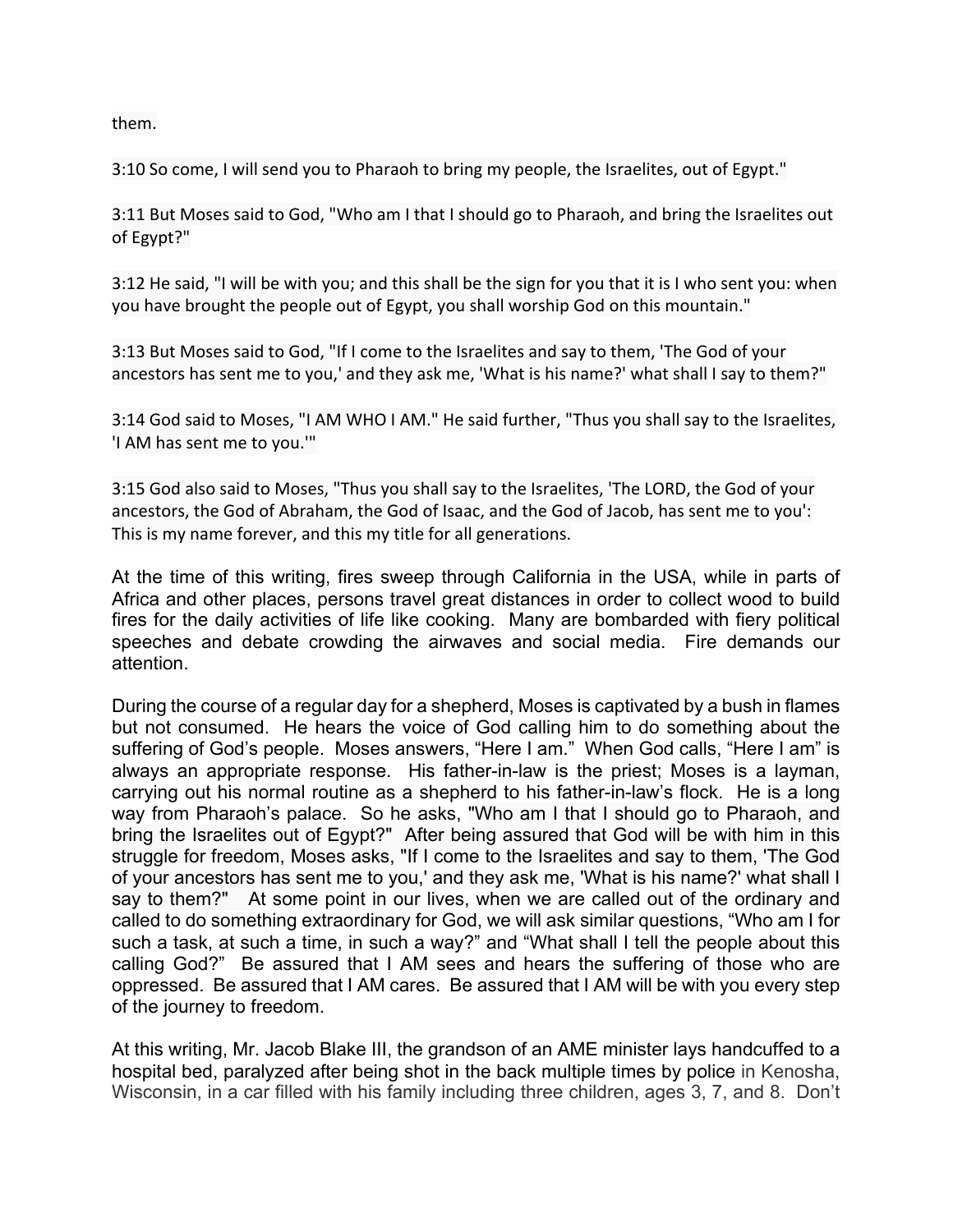be surprised if as you go along your ordinary day carrying out your ordinary tasks, you see a "burning bush" and hear I AM say to you, "I have observed the misery of my people. I will send you to lead them on the journey of freedom." It will not matter whether you are prince, priest, or keeping the flock of another. Will you say, "Here I am?"

**TALK:** Take a moment to be silent, reflect, and share (write down)— Have you had a "burning bush" experience? How did you know that it was God whom you were encountering?

### **PRAY:**

God of fire, You are a force beyond human understanding, with the power to sear through the veins of creation with passion and vigor, or to extinguish life in consuming flame. Your presence is dangerous for there is no predicting where you might burn, and yet comforting for the light and warmth offer an invitation to draw closer.

Redeeming God, out of the flames of your creation, your voice calls, marking us as your own. Yet there are times when we choose to ignore your voice, and listen instead to our own needs and desires and those that challenge our faith from within the world. Forgive us for those times: when we have ignored the needs of others; when we have failed to place our feet upon your path; when we allow the earthly voice to distract us from your call.

Loving Lord, in your forgiveness you offer again your invitation to know your love, to be loved, and to respond to your call.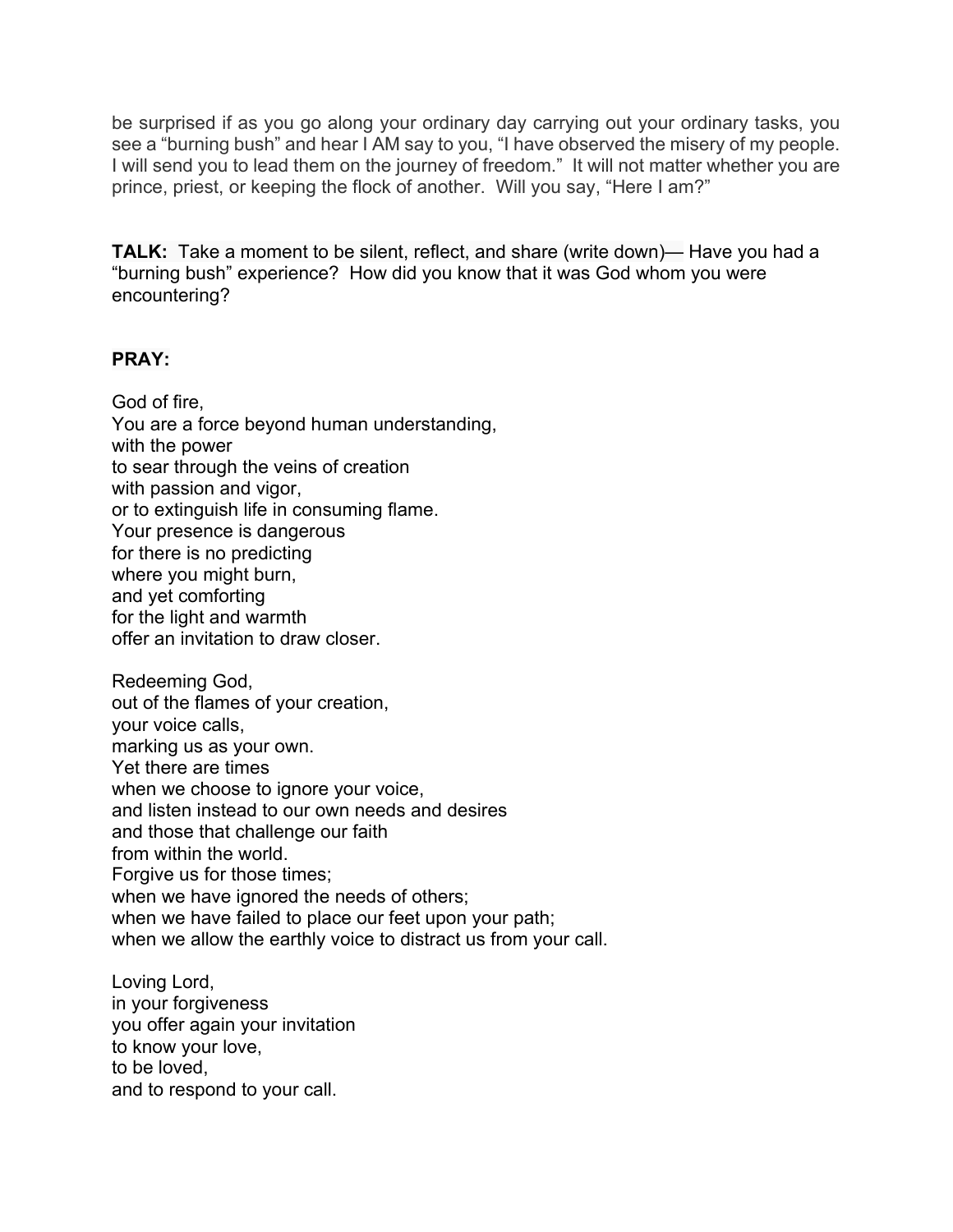In hearing your voice may we find our place within your creation. AMEN.

—written by Rev. MaryAnn R. Rennie adapted from https://re-worship.blogspot.com/2011/08/approach-confession-exodus-3- 1-15.html

## **ACT:**

1. Whose suffering have you observed? How will you answer God's call for relief and freedom through action (write, call, speak up, educate, protest)? Make a plan. For those US citizens, here are some practical actions to take: Participate in the current democratic processes (voter registration, voting, completing the 2020 census and encouraging others to do so—See: http://www.amev-alert.org and https://2020census.gov.) For everyone, practice social distancing as much as possible, wash your hands often, and wear face covering to help prevent the spread of COVID-19—See: http://www.amechealth.org.

2. See also the activity that accompanies this devotion.

3. Revisit the Psalm 23 Challenge first issued as part of the March 22, 2020 set of resources.

**Song:**

#### Guide My Feet AMEC Hymnal, #386

- 1. Guide my feet while I run this race, Guide my feet while I run this race, Guide my feet while I run this race, for I don't want to run this race in vain!
- 2. Hold my hand while I run this race, Hold my hand while I run this race, Hold my hand while I run this race, for I don't want to run this race in vain!
- *3.* Stand by me while I run this race, Stand by me while I run this race, Stand by me while I run this race, for I don't want to run this race in vain!